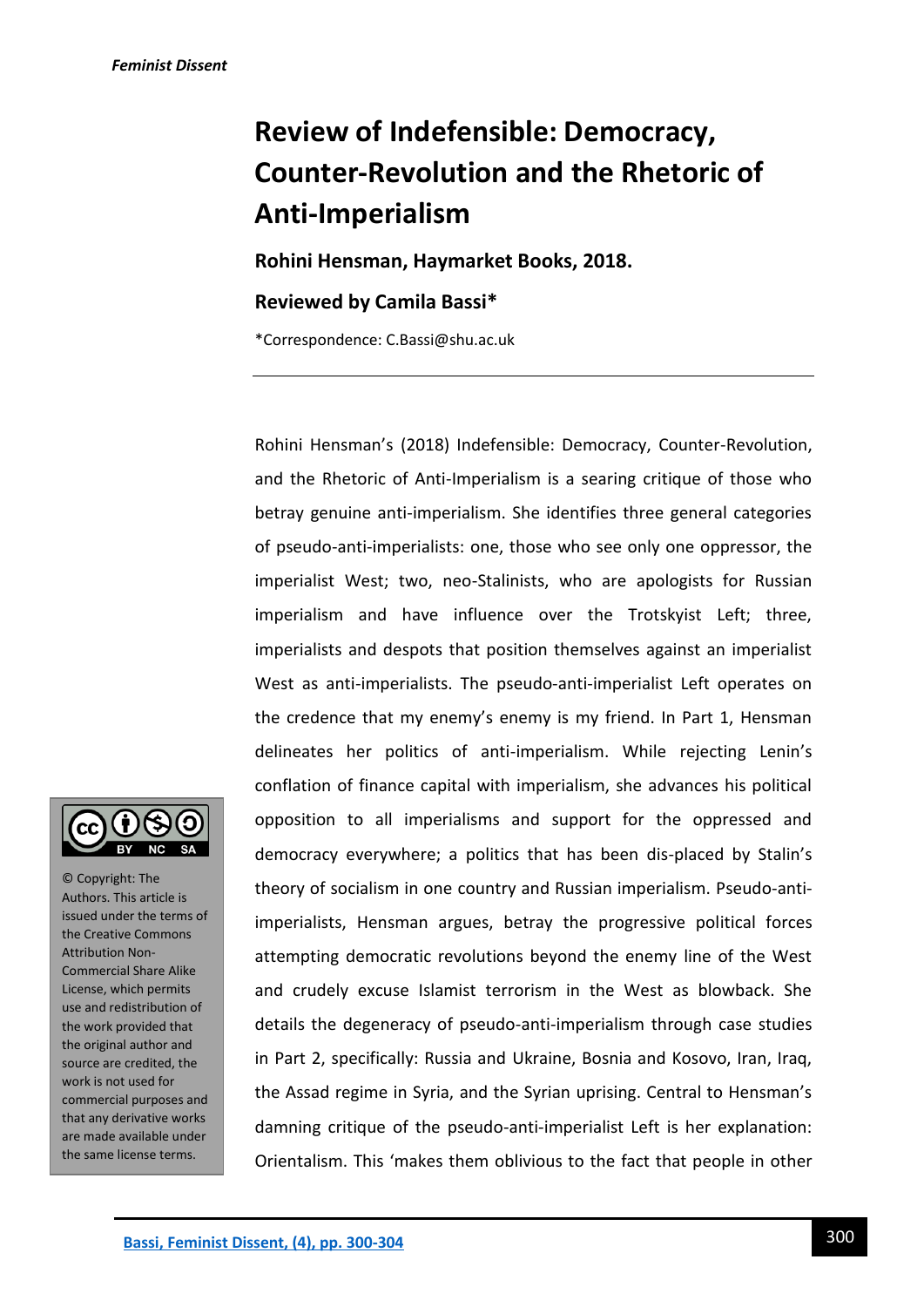#### *Feminist Dissent*

parts of the world have agency too' (Hensman, 2018, p.13). For example, 'apparently Libyans and Syrians are too backward even to want [democratic] rights and freedoms'; the assumption being 'that non-Western peoples have no agency of their own, and that they can only be victims or puppets of the West' (Ibid, p.264).

In Part 3, Hensman makes five proposals in response to pseudo-antiimperialism. First, in an era in which the Right works on a new normal of a post-factual world, to challenge those on the Left who do the same. Second, to contest the moral corruption of pseudo-anti-imperialists who (actively or passively) side with the executioners, by reinjecting compassion, humanity, kindness, love, sympathy, and imagination back into politics. Third and fourth, she astutely reminds us of the critical importance to fight for both democracy and an internationalist politics. 'If the emancipation of the working classes is to be achieved by the working classes themselves, the democratic revolution cannot be skipped' (Hensman, 2018, p.287). Moreover, 'solidarity with workers in other countries is not a luxury or something separate and distinct from working-class interests: it is an intrinsic element of working-class interests' (Ibid, p.289). Fifth, to push on global institutions like the United Nations to promote democracy and human rights.

Hensman's starting point in Indefensible is her observation that some of the anti-imperialist Left correctly opposed the Iraq war and stood in solidarity with the Iraqi peoples, yet ended up propagating the lies of the imperialist oppressors in Syria and denigrating its oppressed. She opens up the question here of how key sections of the Left lost their way. The trajectory of the anti-imperialist vanguard of Britain's anti-war movement is, I think, a note-worthy case in point. Opposition to the US and UK imperialist invasion (and later occupation) of Iraq was the sole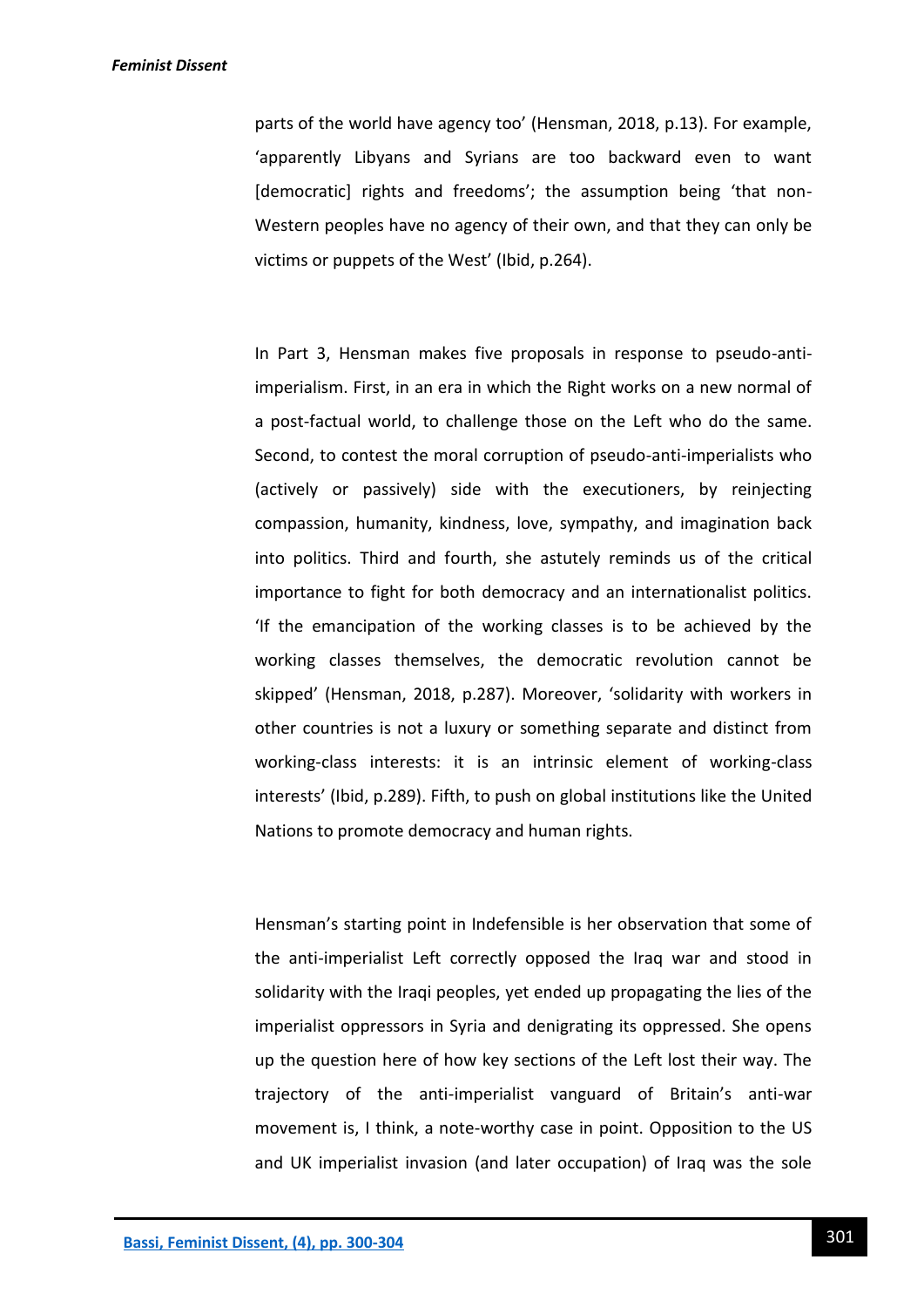political demand of the Stop the War Coalition (StWC), whilst solidarity with progressive political forces in Iraq - who opposed imperialist intervention (and later occupation), Saddam Hussein's rule, and Islamist counter-forces - was absent. In fact, StWC offered political support to the so-called Islamist resistance to imperialism (Bassi, 2010). The political deterioration of Britain's Socialist Workers' Party (SWP), the leading player in this anti-war movement, can be traced back to the Iran-Iraq war (1980-1988). Having previously adopted a third camp politics exemplified by the slogan during the Cold War, Neither Washington nor Moscow but international socialism, first the SWP opposed both sides in the Iran-Iraq war, recognising it as a war between regional imperialist interests, then, in 1987, when it was apparent that the United States was supporting Iraq, it switched to backing Iran. The priority of the SWP at this point and thereafter - as worked out by its theoreticians - is to upset the global imbalance of forces so that the (i.e. their) prime enemy will be destabilised and the Left at home (i.e. them) fortified (Bassi, 2010). This anti-imperialism of fools functions as the 'slavish mirror image' of the main imperialist power (Matgamna, 2011). The fatal consequences of this 'negativism on principle' was made explicit in 1999, when the SWP initiated Britain's anti-war movement on the singular demand of stopping the NATO bombing of Serbian military installations and sided in full with a Serbian regime attempting genocide in Kosovo (Ibid). Hensman's observation of Orientalism fits with this foolish anti-imperialism, whose myopic foci is domestic organisational gain, because the peoples and workers beyond the West are effectively made invisible.

On the question of in absentia international solidarity, explained by Hens-man as the pseudo-anti-imperialist Left's Orientalism, the anomaly unaccounted for is the Palestinians. I am not convinced by Hensman's belief that the Left is disingenuous here; she states, '[h]ow can anyone who feels anguish when Palestinian children are targeted and killed in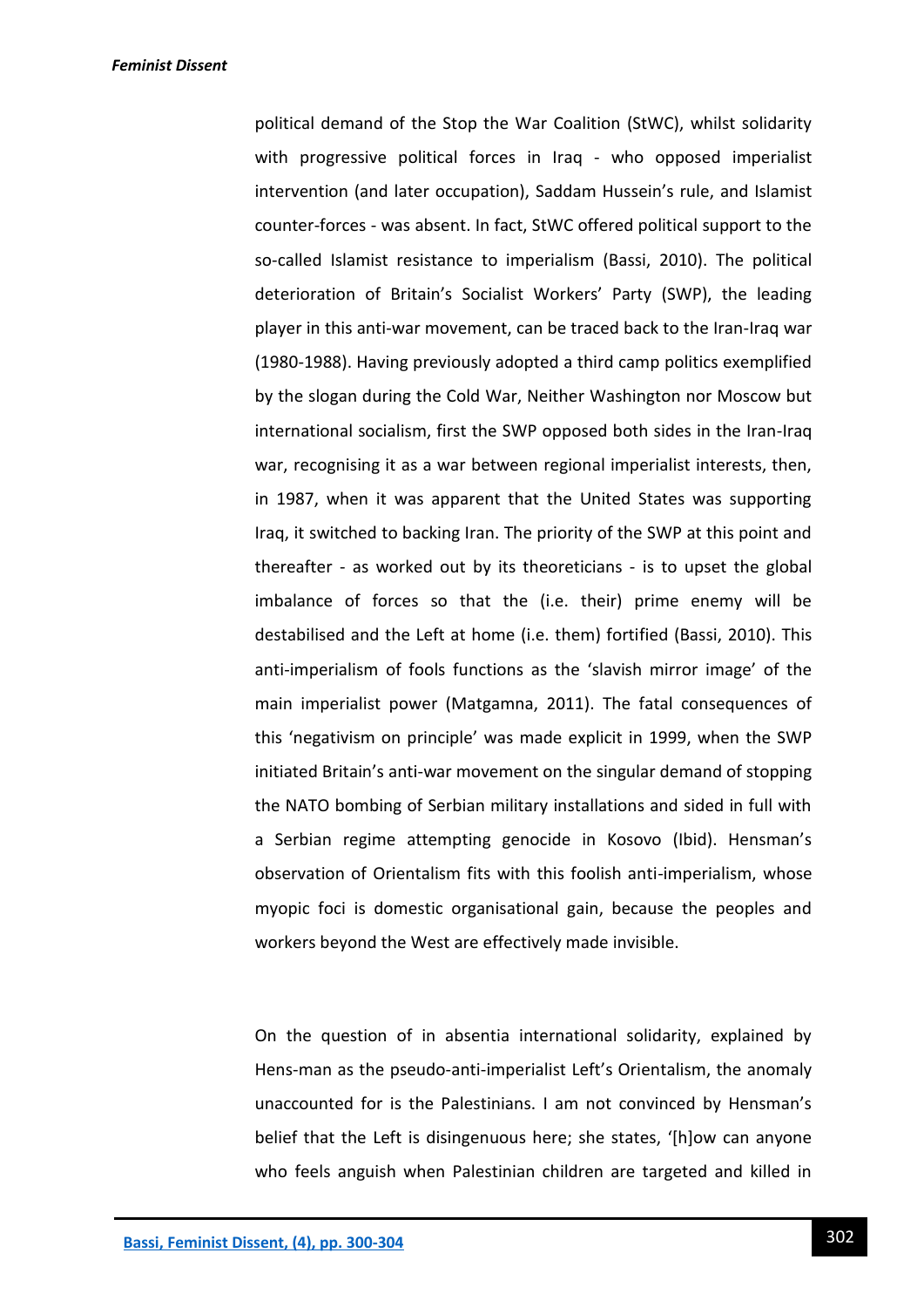Gaza not feel anguish when Syrian children are targeted and killed in Aleppo? Such double standards expose the hypocrisy of those who claim to support the Palestinian case' (Hensman, 2018, p.284). I would contend that solidarity with the Palestinian plight is the international exception on the Left because Israel is singled out as the international exception: the worst of the worst of imperialism. Indeed, this singling out goes as far as left anti-Semitism (see Bassi, 2011, 2017).

Hensman's Indefensible: Democracy, Counter-Revolution, and the Rhetoric of Anti-Imperialism is a valuable retort to those on the Left who betray an internationalist working class politics that independently and critically assesses the conditions and forces of existence to decide how to drive the advancement of humanity, and who instead 'reduce socialists to geopolitical gamblers' that 'hedge bets on a return that might generate the most anti-imperialist conditions [at home], and reduce workers to mere supervisors of history, bankrupt of any agency to steer and change its course' (Bassi, 2010, p.130). At its most impassioned, Indefensible is a rallying cry against the lethal consequences.

## **References**

Bassi, C. 2017. Demystifying left anti-Semitism. Anaemic On A Bike. [Online]. The available from: [https://anaemiconabike.com/2017/01/09/demystifying-left-anti](https://anaemiconabike.com/2017/01/09/demystifying-left-anti-semitism)[semitism](https://anaemiconabike.com/2017/01/09/demystifying-left-anti-semitism) [Accessed 1 January 2019]

Bassi, C. 2011. The inane politics of Tony Cliff. Journal for the Study of Anti-Semitism. 3(2), pp.1601-1610.

Bassi, C. 2010. 'The anti-imperialism of fools': A cautionary story of the revolutionary left vanguard of England's post-9/11 anti-war movement.